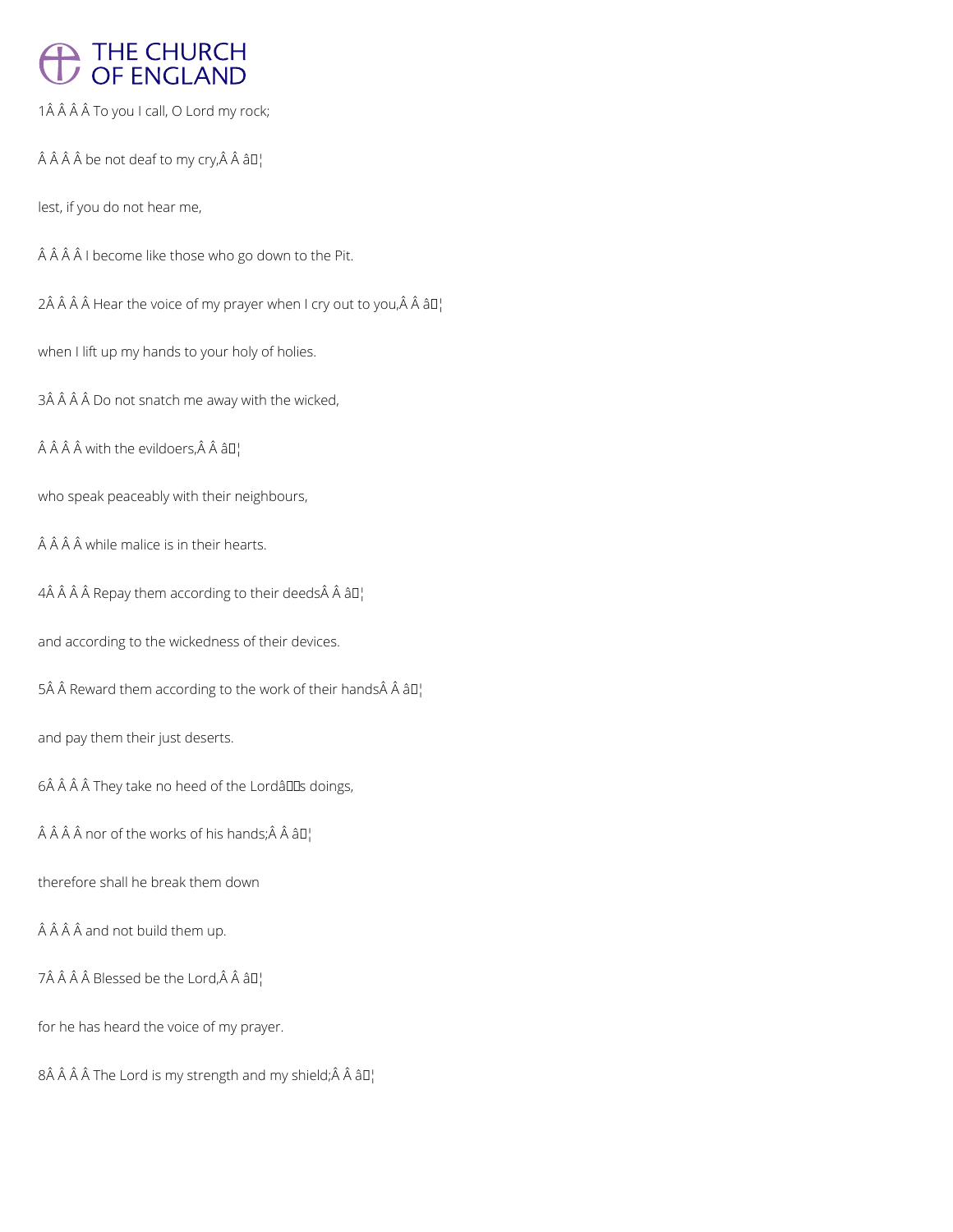my heart has trusted in him and I am helped;

9 Â Â Â Â Therefore my heart **a** a Maces for joy Â

and in my song will I praise him.

10 Å Å The Lord is the strengtha off his people,  $\hat{A}$  Å

a safe refuge for his anointed.

11 $\hat{A}$   $\hat{A}$  Save your people and bless  $\hat{g}$   $\vec{b}$ "ur inheritance;  $\hat{A}$   $\hat{A}$ 

shepherd them and carry them for ever.

#### Â

Common Worship: Services and Prayers for the Church of England, material from which is inc is copyrighth  $\hat{\mathbb{A}}$  @Archbishops' 2000 Qun and publish held roby House Publishing

#### Copy to clipboard

## Related Resources

Texts and Resources for A Service of the Word

#### Main Volume

Image not found or type unknown



Common Worship: Main Volume is available from Church House Publishing

# Download the Reflections on the Psalms a